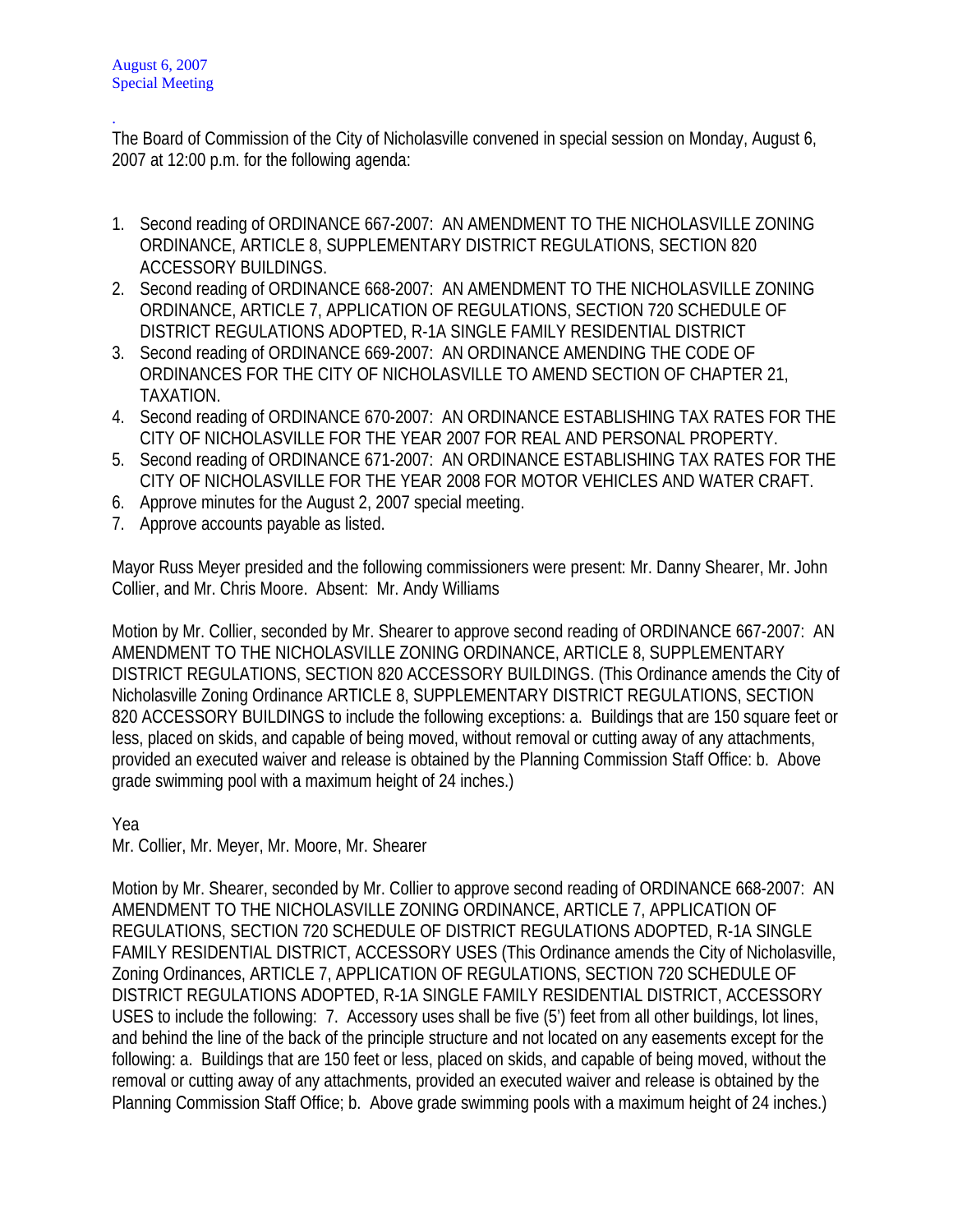. Yea

Mr. Meyer, Mr. Moore, Mr. Shearer, Mr. Collier

Motion by Mr. Collier, seconded by Mr. Moore to approve second reading of ORDINANCE 669-2007: AN ORDINANCE AMENDING THE CODE OF ORDINANCES FOR THE CITY OF NICHOLASVILLE TO AMEND SECTION OF CHAPTER 21, TAXATION. (This Ordinance amends Chapter 21, Taxation ARTICLE 1. IN GENERAL (a.) Assessment generally. After November 30, 2007, all delinquent ad valorem taxes for the taxable period of 2007 shall be assessed a penalty of ten (10%) of the amount due. For taxable periods after 2007, after October 31 of each year, all delinquent ad valorem taxes for that calendar year shall be assessed a penalty of ten (10%) of the amount due.)

Yea

Mr. Moore, Mr. Shearer, Mr. Collier, Mr. Meyer

Motion by Mr. Shearer, seconded by Mr. Collier to approve second reading of ORDINANCE 670-2007: AN ORDINANCE ESTABLISHING TAX RATES FOR THE CITY OF NICHOLASVILLE FOR THE YEAR 2007 FOR REAL AND PERSONAL PROPERTY. (This Ordinance sets the rate of 17.6 cents per hundred dollars of assessment be levied against all real property located in the City of Nicholasville, Kentucky for tax year 2007 and the rate of 15.6 cents per hundred dollars of assessment be levied against all tangible personal property located in the City of Nicholasville for tax year 2007.)

Yea

Mr. Shearer, Mr. Collier, Mr. Meyer, Mr. Moore

Motion by Mr. Collier, seconded by Mr. Moore to approve second reading of ORDINANCE 671-2007: AN ORDINANCE ESTABLISHING TAX RATES FOR THE CITY OF NICHOLASVILLE FOR THE YEAR 2008 FOR MOTOR VEHICLES AND WATER CRAFT. (This Ordinance set the rate of 19.7 cents per one hundred dollars of assessment be levied against all motor vehicle and water craft licensed in the City of Nicholasville, Kentucky for the tax year 2008.)

Yea

Mr. Collier, Mr. Meyer, Mr. Moore, Mr. Shearer

Motion by Mr. Shearer, seconded by Mr. Moore to approve minutes for the August 2, 2007 special meeting.

Yea

Mr. Meyer, Mr. Moore, Mr. Shearer, Mr. Collier

Motion by Mr. Collier, seconded by Mr. Moore to approve accounts payable as listed in the amount of \$1,121,594.01.

Yea Mr. More, Mr. Shearer, Mr. Collier, Mr. Meyer

The meeting adjourned at 12:06 p.m.